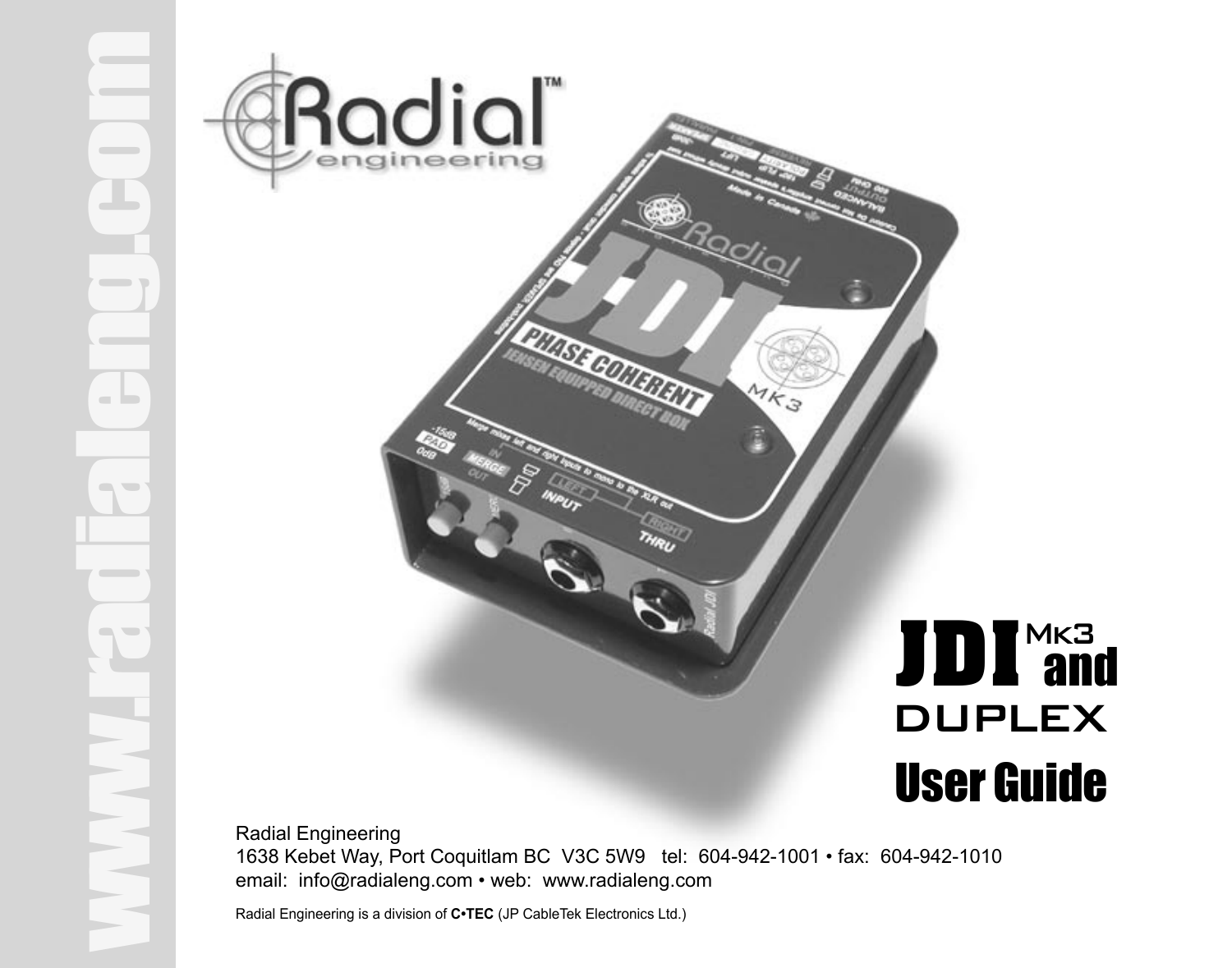# **RADIAL JDI & DUPLEX USER GUIDE**

| <b>TABLE OF CONTENTS</b> | <b>PAGE</b> |
|--------------------------|-------------|
|                          |             |
|                          |             |
|                          |             |
|                          |             |
|                          |             |
|                          |             |
|                          |             |
|                          |             |
|                          |             |



Radial Engineering 1638 Kebet Way, Port Coquitlam BC V3C 5W9 tel: 604-942-1001 • fax: 604-942-1010 email: info@radialeng.com • web: www.radialeng.com

Radial Engineering Ltd. is a division of C•TEC (JP CableTek Electronics Ltd.)

Features and specifications are subject to change without notice.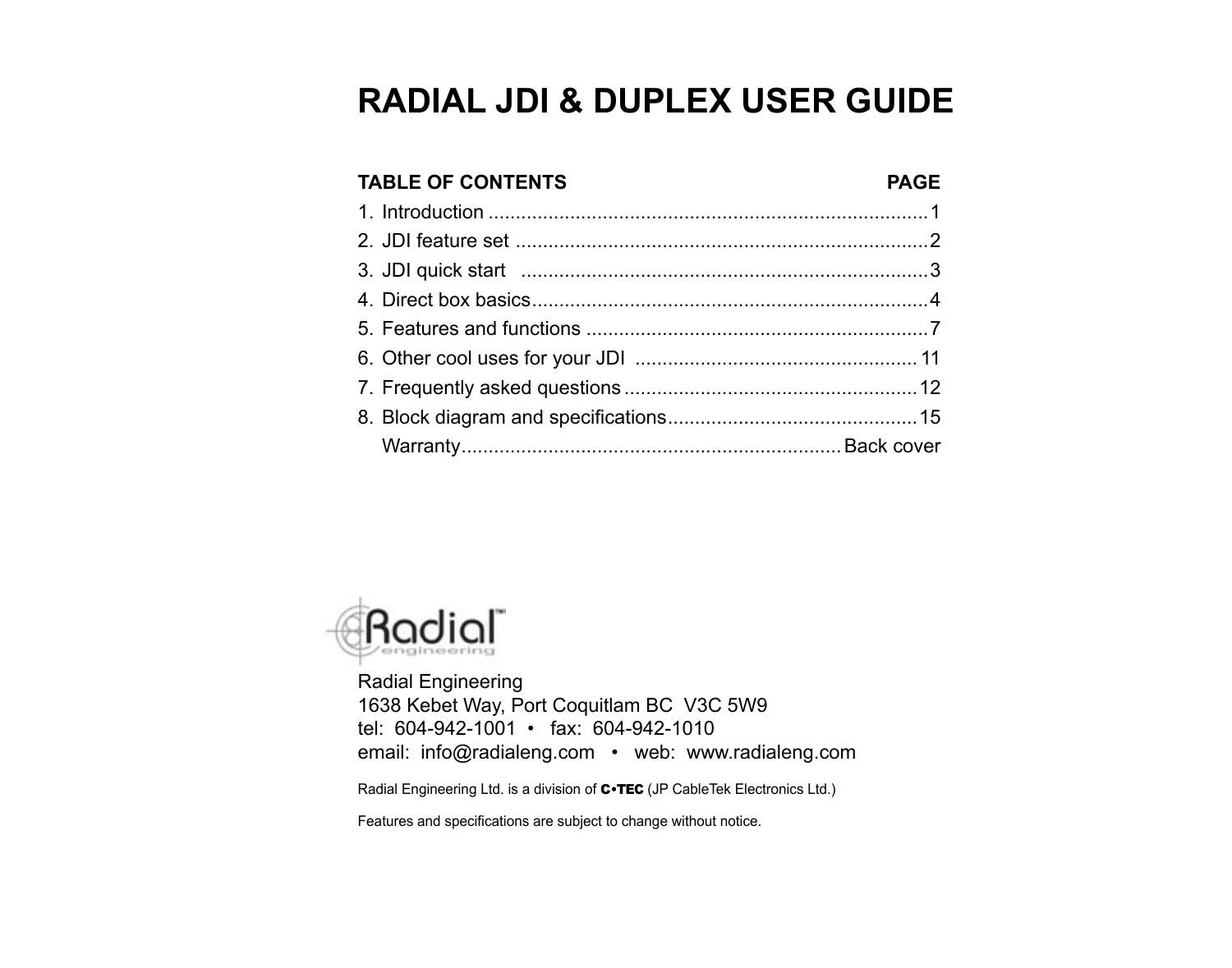

# **Part 1 - Introduction**

Congratulations on your purchase of the world's finest direct box! The Radial JDI Mk3 is the latest version of the highly acclaimed JDI and is without a doubt the finest passive direct box available today. The JDI is very unique in that it does not color or alter the sound in any way. This ensures the natural tone and harmonic balance is retained, bringing out the very essence of the instrument.

The JDI Duplex is a two-channel (stereo) version of the JDI with two totally independent and isolated PC boards. This allows the Duplex to be used with two sources without causing ground contamination or crosstalk. *For simplicity, this manual will discuss the JDI.* All features and functions on the Duplex are identical to those of the JDI.

Both direct boxes employ the Jensen JT-DBE transformer for unmatched audio performance, exceptional noise rejection and high signal handling. This makes them ideal for acoustic guitar, bass and keyboards. In fact, just about any audio signal is transformed gracefully without artifact.

We advise that you read through this manual before using the JDI so that you can maximize it's potential. Please log onto the Radial Engineering website at www.radialeng.com for further details and updates. We invite you to forward any comments, questions or suggestions to info@radialeng.com - we'd love to hear from you.



Enjoy!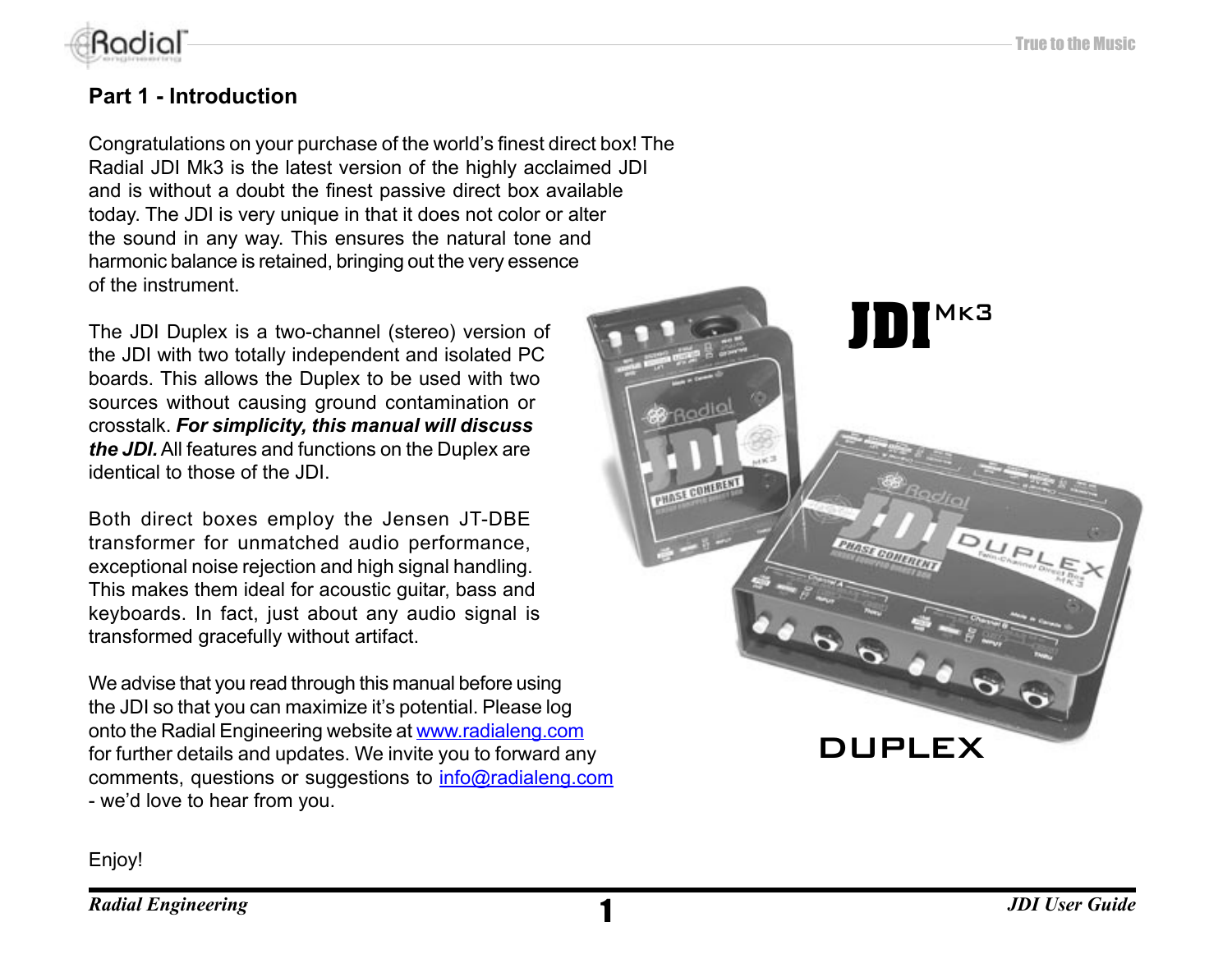

# **Part 2 – The JDI Feature Set**



(1) **15dB PAD** switch - a -15dB pad can be introduced to reduce the input voltage and ensure a clean, distortionfree signal.

(2) **MERGE** switch - left-right merge function turns the input and thru-put connectors into a pair of left-right inputs with a mono output at the XLR.

(3) **INPUT** - 1/4" jack, 130kOhm instrument input.

(4) **THRU** - 1/4" jack, thru-put to send instrument signal through to the instrument amplifier.

(5) **Protective bookend cover** overhangs the chassis providing protection for switches and connectors.

(6) **Welded I-beam construction** for maximum strength and durability and a baked enamel finish offer years of trouble free performance.

(7) **Full bottom no-slip pad -** reduces slipping in use and provides mechanical and electrical isolation.



(8) **Double sided PC board -** military grade circuit board features a full ground plane for maximum protection against stray magnetic fields and RF noise.

(9) **XLR** output connector - wired to the AES standard with pin-1 ground and pin-2 hot, provides a balanced 150-Ohm mic level signal.

(10) **POLARITY** switch - 180º polarity reverse toggles the XLR pin-2 and pin-3 to interface with older equipment. Also used when combining two sources such as a mic and a DI.

(11) **GROUND** switch - lifts the XLR pin-1 ground at the output to eliminate hum and noise caused by ground loops.

(12) **SPEAKER** switch - a pad circuit that allows you to tap the signal from a speaker cabinet. Features a band-pass filter to emulate a 12" driver. **Note**: Only use in parallel with a speaker cabinet or load box.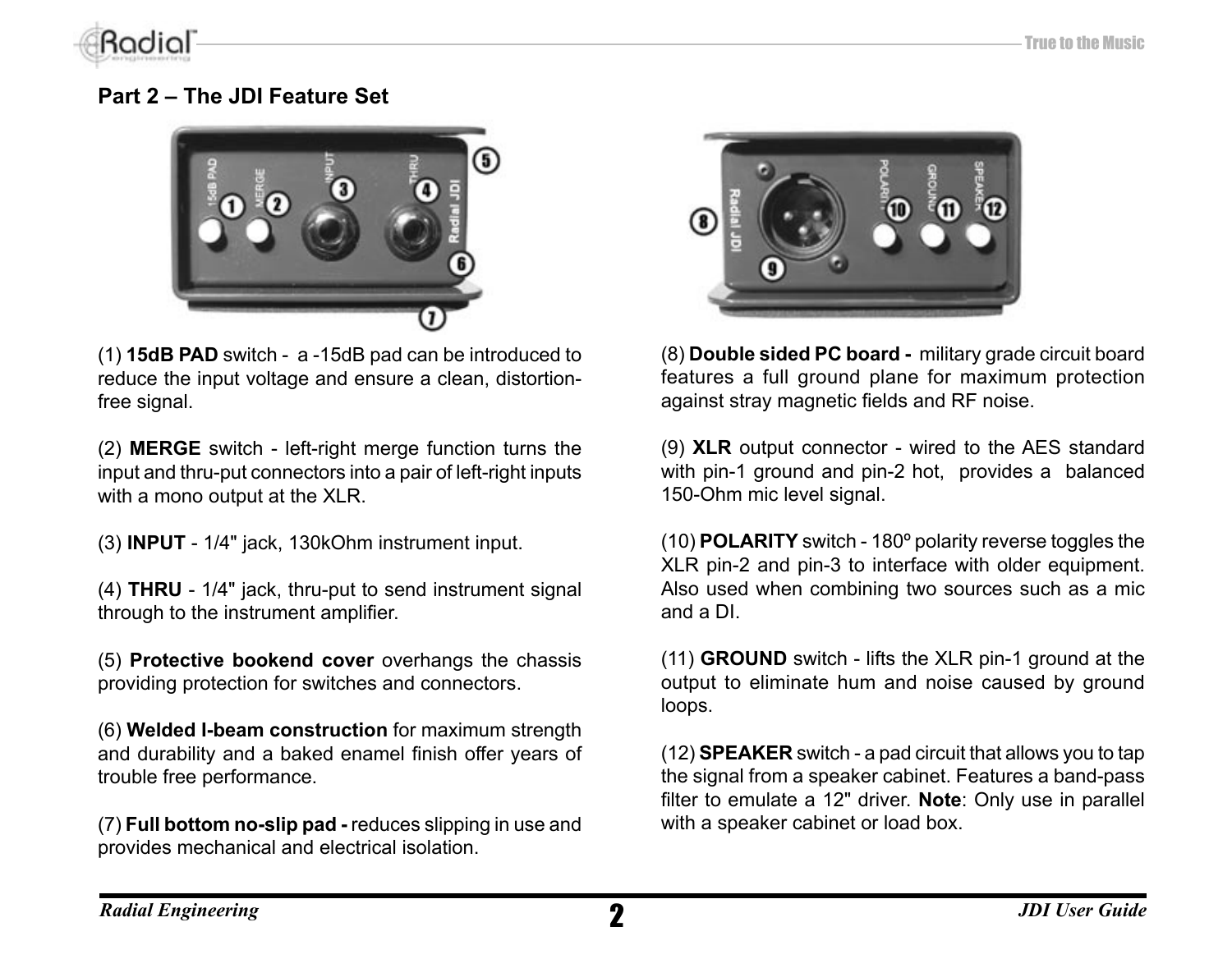



# **Part 3 – The JDI Quick Start**

This section is for advanced users — it provides a quick set of instructions for those that are familiar with direct boxes and gets right down to action! We suggest that you read through the entire manual for a better understanding of your JDI.

*Caution! When connecting or disconnecting any audio device always ensure the power is off or all levels are set to*  zero. This practice will reduce the opportunity for any noise such as a capacitor discharge from being sent through the *amplifier to the speakers, which could cause a big bang in your sound system or even cause a speaker to blow. This is especially true with phantom powered equipment.*

The Radial JDI Mk3 is a passive direct box and as such does not require any external power such as phantom or batteries to make it work. Just plug-in and play!

To start, make sure all switches are in the 'out' position. Plug the instrument into the INPUT. Connect the THRU to the guitar amplifier or keyboard mixer and the XLR OUTPUT to the PA or mixing console. Set the PAD to 0dB. Slowly turn up the input level at the mixer and listen. See the Part 5 'Features and functions' section about the 'MERGE' function.

The JDI's Jensen audio transformer should be able to handle most instrument signal levels without distortion. At exceptionally high signal levels, the –15dB pad should be used to reduce the input level to the transformer. If you hear distortion, simply depress the –15dB pad button. If you intend to use the JDI in parallel with a speaker load, it is important that you read the details on this application in the 'Part 5 - Features and Functions' section of this manual.

Since the Radial JDI employs an audio transformer, you are actually isolating the electrical connections between the input and output. This will usually eliminate all buzz and hum caused by so called ground loops. The JDI is designed to be grounded at either the input or the output side of the transformer. If you encounter 60-cycle hum or noise, lift the ground at the XLR output. This will assume the JDI is deriving its ground at the input from the instrument or instrument amplifier.

The JDI also features a polarity reverse. This reverses pin-2 and pin-3 at the XLR. As the JDI is set following the AES standard with pin-2 hot; reversing the polarity is generally not required unless the instrument is being both DI'd and mic'd. The polarity reverse switch would allow both the mic and the JDI to be set 'in phase' should these be reversed.

You are ready to go! Now... close your eyes and listen. The JDI is without a doubt, one of the most musical DI boxes ever manufactured.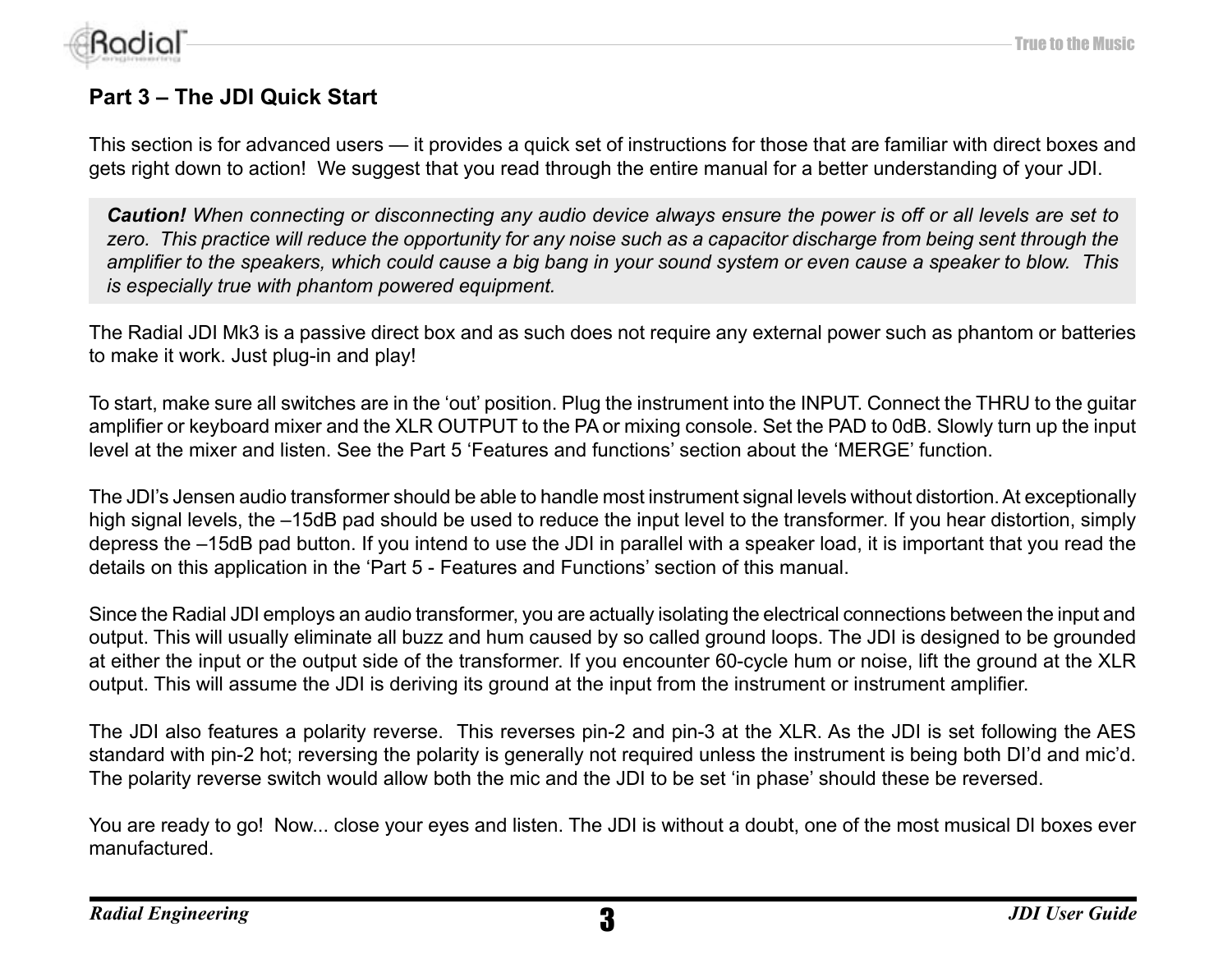

# **Part 4 – Direct Box Basics**

#### *What is a direct box anyway?*

The name 'direct box' comes from 'direct insertion box'. This is why these marvelous contraptions are also called DI's. 'Direct Insertion' means exactly that: To insert a signal directly or take an audio signal from the source and send it **directly** to a *mix point or recorder.* We take this very seriously with all our direct boxes and as such, have designed them to reproduce the most accurate 'picture' of the source no matter what the instrument.

Direct boxes perform the important function of impedance matching and signal balancing. This means that they take the high impedance output from a guitar or keyboard and 'transform' it to the low impedance signal used in balanced sound systems. Balanced signals inherently cancel noise and due to their lower impedance, can travel much further without degradation. Balanced signals are the norm in professional recording, broadcast and live sound. By properly matching the impedance you will enjoy better sound, less noise and an extended frequency response.

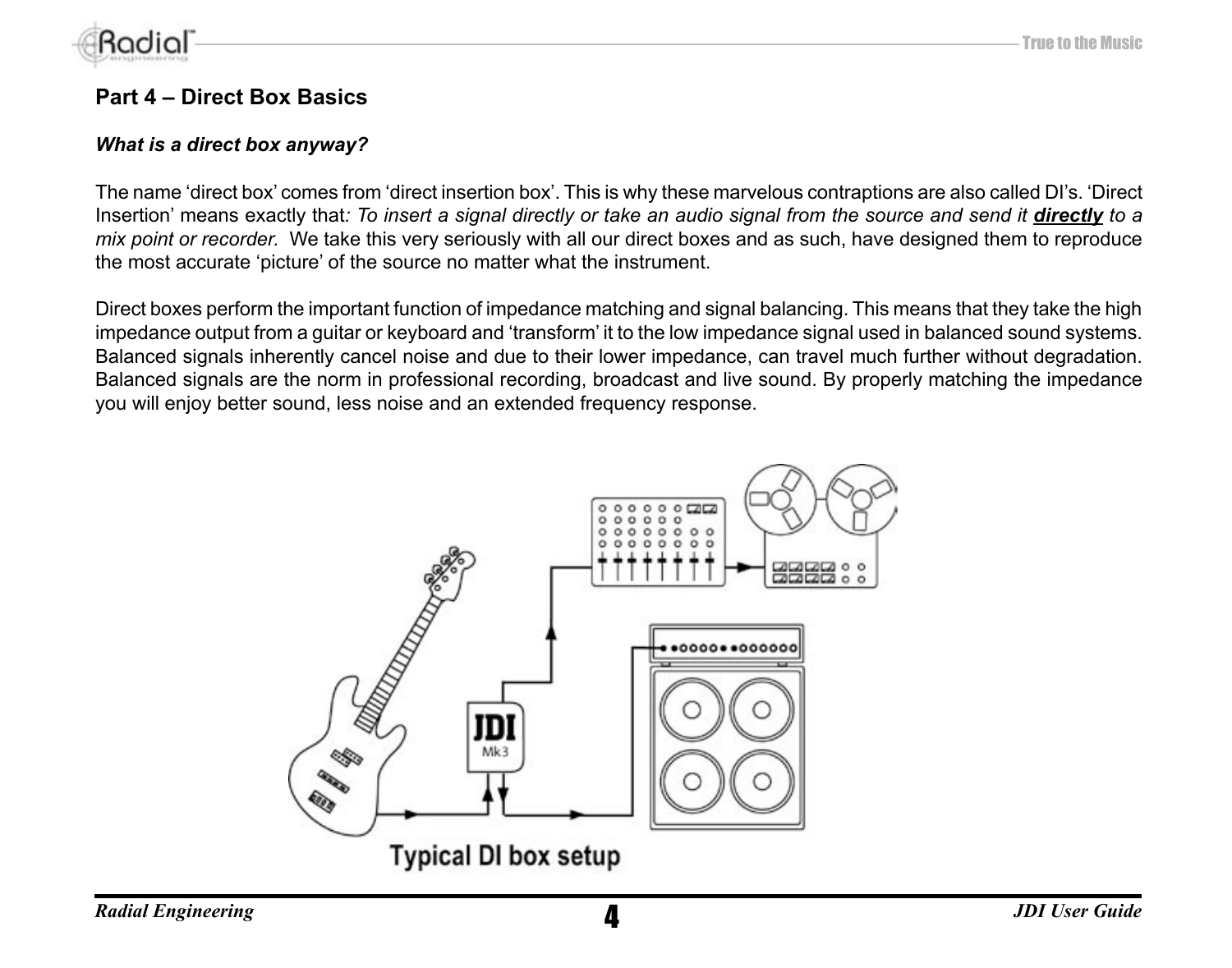

### **Getting to know your Radial JDI Mk3**

As a rule, all direct boxes follow the same basic procedures when connecting them to a sound system. The instrument plugs into the INPUT, the musicians' instrument amplifier connects to the THRU and the mixer or recorder is connected to the XLR 'OUTPUT'. Since the XLR output connection to the mixer taps the signal *before* it goes to the musician's amplifier, this allows the mixing engineer to 'capture' the signal *before* it is modified by the musician, thus resulting in the purest source possible. *It is important to note that what may sound good on stage may not necessarily sound good in the venue.*

By sending an unaltered signal to the front of house mix position (FOH), the engineer is able to get the sound he is looking for with minimal phase and harmonic distortion. This is likely the main reason why Radial direct boxes are so popular with sound engineers — Radial DI's do not alter the sound in any way before it gets to the mixing desk.

#### *High to low impedance conversion and balancing*

The Radial JDI features a high 140k Ohm input impedance for the instrument. As the signal passes through the JDI to the XLR output, it is converted to a balanced 150-Ohm low impedance signal. This allows long cable runs without introducing noise into the audio signal path. It is important to note that the output of the Radial JDI is a mic level signal. This allows the JDI to be used alongside other microphone signals without introducing cross-talk or causing transformer saturation when driving the signal through the mic bridging transformers of a splitter.

### *The magic of a great transformer*

The Radial JDI is a passive direct box – this means that it employs a transformer to convert the impedance and balance the signal. At Radial, we believe quality should always be the most important deciding factor in any product design and the best way to make great products is to use the very best parts. Many Radial products incorporate **Jensen®** audio transformers which are expensive, but to an audiophile, these transfrmers are worth their weight in gold. A good transformer must be able to pass every frequency between 20Hz and 20,000Hz flawlessly. The transformer must also ensure that all of these frequencies retain their time-base relationship or 'absolute phase'. In other words, whatever you send in should come out at the same time. If the bass and mid range are not synchronized in perfect phase, it simply will not sound as good.

A transformer is a simple device. It is basically made up of three components: (1) the primary or input coil, (2) the core material and (3) the output coil. The audio signal enters the primary coil and, taking full advantage of Faraday's law of electromagnetism, the coil converts the electron impulse (current) into a magnetic field. The core acts like a conduit to contain the magnetic field and drives it into the secondary coil. A magnetic field, when driven into a coil, generates electron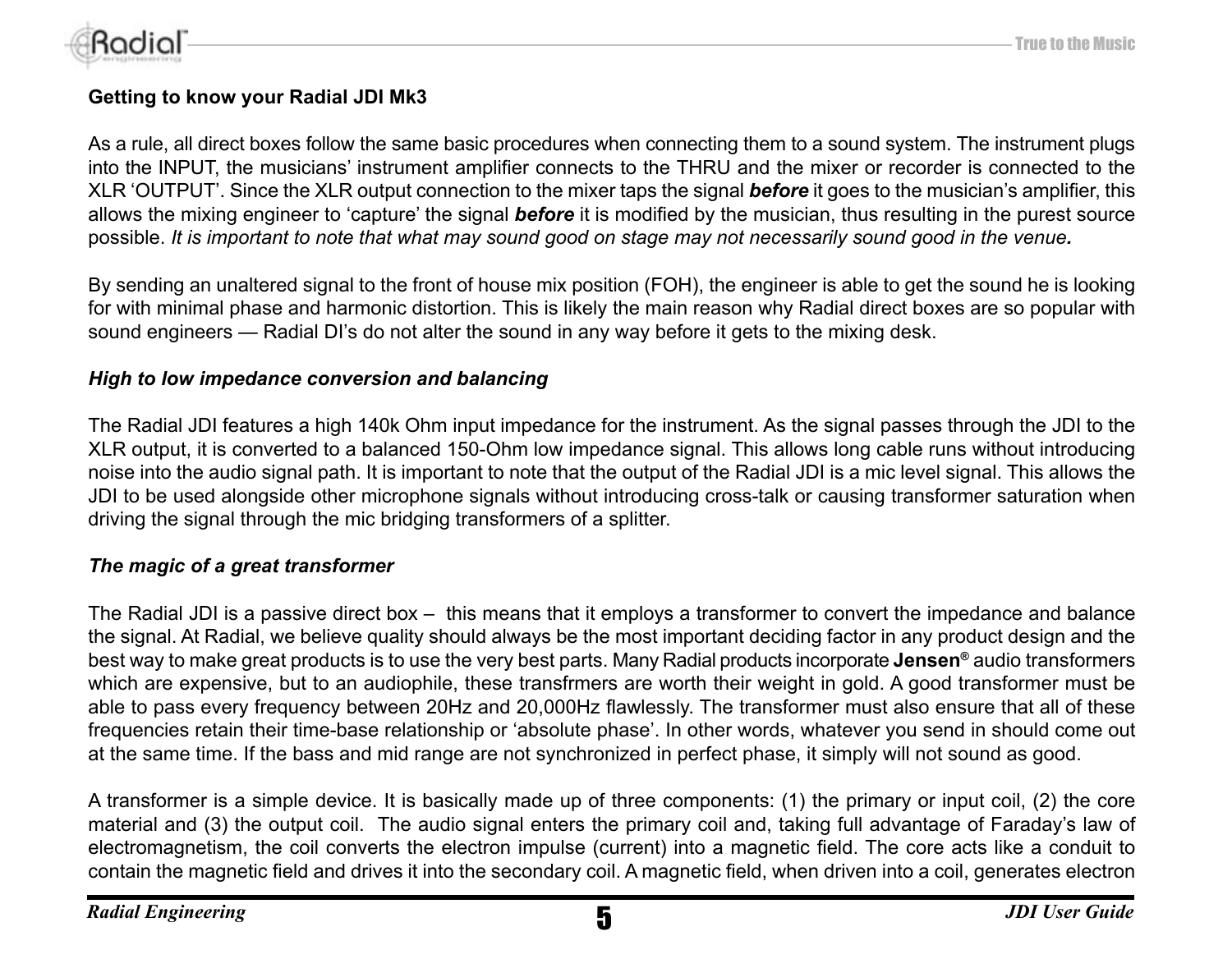

flow. Varying the number of windings on the input and the output allows us to control the input and output impedance ratio. This is where the specification '10k : 150-Ohms' comes from.

The beauty of a transformer is that there is no electrical connection between the primary and the secondary. The signal is 'transformed' from electrical energy to magnetic, then back to electrical; in effect, a 'magnetic bridge'. This provides two huge benefits: with no electrical path, ground loops are eliminated and when properly designed, a tremendous reduction in common-mode noise is possible. In the 'real world' (not the test bench) signals are never truly balanced, leaving the door open for noise to pollute the audio signal. Electronically balanced circuits (active circuits) are ill equipped to manage this common mode noise, whereas the JDI provides exceptional noise rejection at 60Hz – the crest of hum and buzz.

An audio laboratory test called 'The Green Report' (visit www.radialeng.com for details) pitted the JDI against three other direct boxes commonly used in professional audio. The tests showed that the JDI could handle more gain before distortion, was more linear throughout the audio frequency range and showed significantly less phase distortion. All boxes tested well at 1kHz, but as the frequency dropped, the 'ugly truth' started to appear. One popularly used DI was almost 20° out of phase at 20Hz while another was almost 40° out of phase! The JDI tested at less than 4° off the mark, making it the most phase accurate DI on the planet.

With its high signal level handling, dynamic response and unmatched phase accuracy, the JDI is a significantly better choice for bass, keyboard and acoustic guitars with built-in pre-amps and this can be directly attributed to the quality of the Jensen transformer we use.

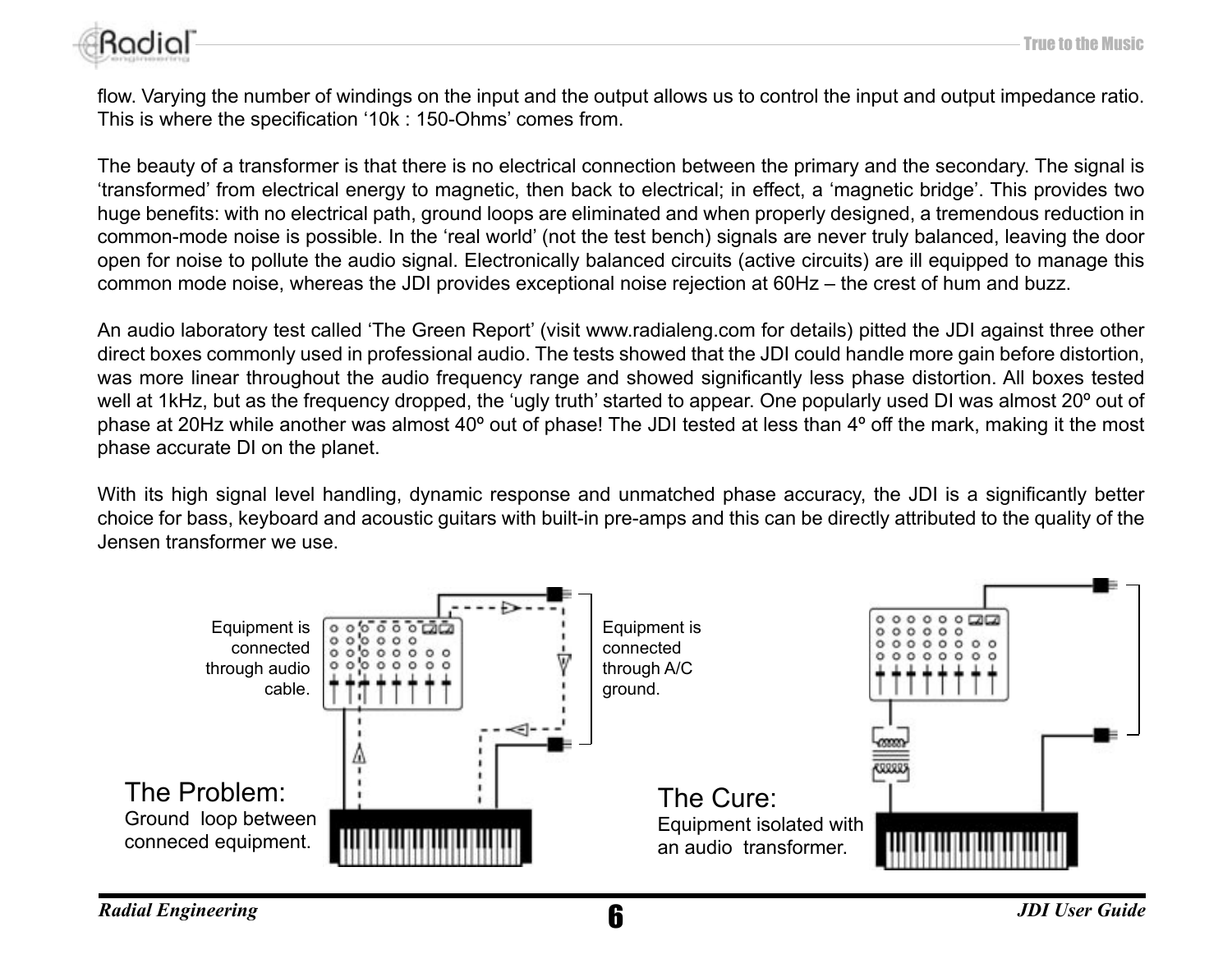

# **Part 5 – Features and Functions**

#### *The ¼" INPUT and THRU connectors*

The JDI features two  $\frac{1}{4}$  iacks on the input panel. These are designed to accept normal instrument input levels from basses, guitars, keyboards, drum machines, etc. The left-most ¼" input is normally connected to the source instrument.

The  $\frac{1}{4}$ " connector to the right of the input is normally used as a 'thru' connector and feeds the instrument signal to the musician's amplifier.

Using the JDI with a bass guitar with this setup allows both the musician and the engineer to work with the original signal direct from the bass. This way, the musician can set up his sound on stage with his own EQ while the engineer can EQ the bass to work better in the hall.

On live stages, it is common for instruments such as acoustic guitar to be connected to the DI and then to the snake system using the Lo-Z XLR output, splitting the signal to feed the stage monitor mixer for foldback, just as microphones are. In this case, the thru jack would not be used.

### *The MERGE switch*

The JDI features an innovative 'merge' function that turns the input

and the thru-put into a 'left-right to mono' mix. Depressing the merge switch introduces a resistive mixer circuit that sums the two channels at the XLR output. This function allows two sources such as a stereo keyboard or CD player to merge to 'mono', saving valuable channels on the snake and the mixer when you have more sources than available inputs.

To 'merge' simply connect two instruments with similar output levels into the IN and THRU jacks, depress the MERGE switch to the ON position and you are set to go. The internal resistive mixer is set up to do this without introducing any problems such as phase cancellation.

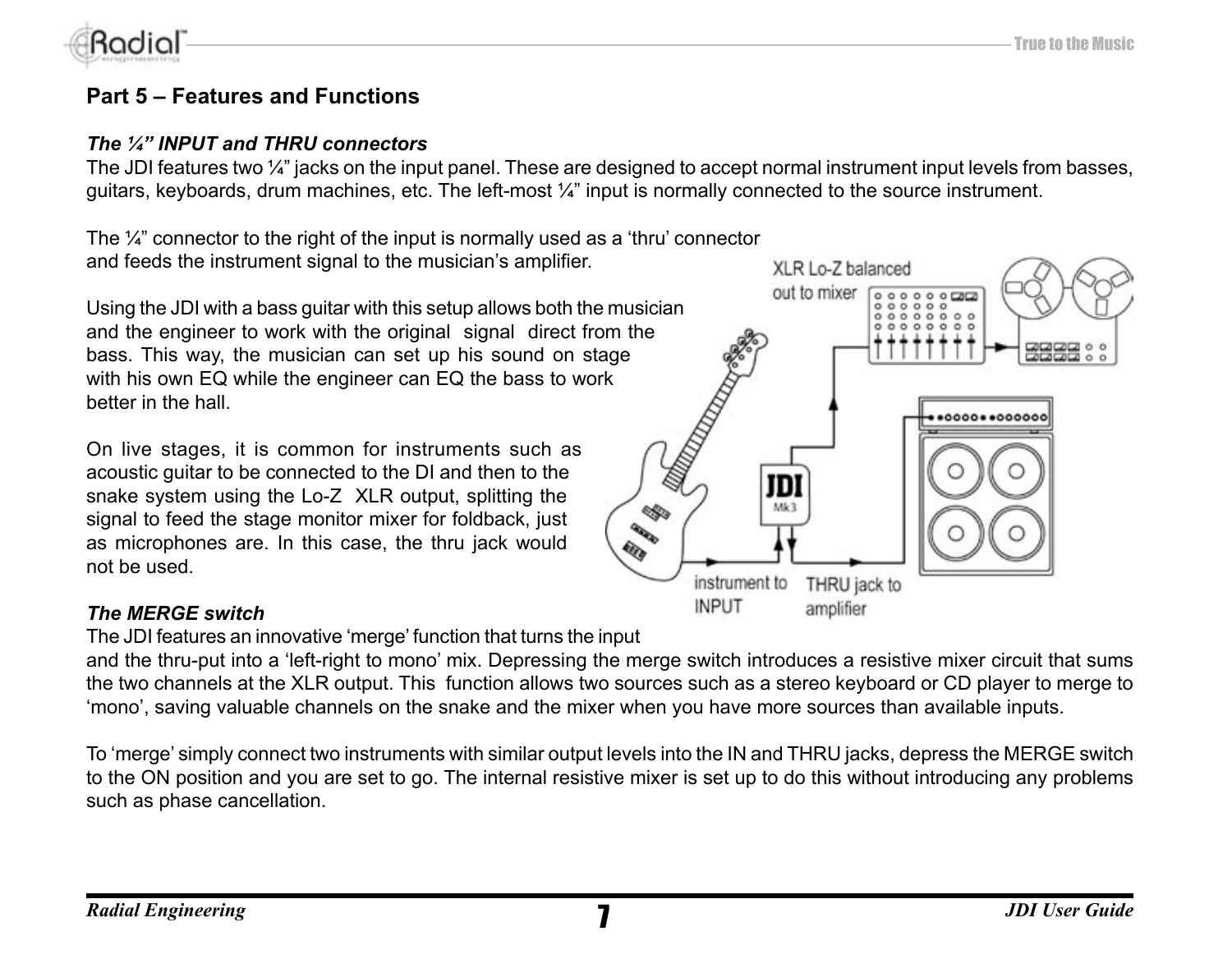

### *Understanding input distortion and using the –15dB PAD switch*

Today, many acoustic guitars and basses have battery powered active pre-amplifiers that boost their pickup output signal. These high gain pre-amps often generate between 2-volts and 7-volts at their outputs. This high voltage can saturate the input of most direct boxes causing a harsh square wave distortion. This is most prevalent with active phantom powered direct boxes that simply do not have sufficient headroom or rail voltage to handle these transients.

The JDI is designed to handle these signal levels without fear of overloading and is one of the main advantages you will enjoy with your JDI. However, you may occasionally encounter devices with extremely high output levels such as from CD players, a mixer output or even a headphone out that can overdrive the circuit or saturate the transformer. For these rare occasions, the Radial JDI is equipped with a -15dB pad to ensure a clean and distortion-free signal is obtained.

#### *The balanced XLR output*

The JDI features a mic level, balanced output jack that uses a standard XLR male connector. This jack is wired to the AES (Audio Engineering Society) standard with pin-1 ground, pin-2 hot and pin-3 cold. Today, pretty much all equipment is manufactured using this standard. Connection is made to the mic-level input of the mixing console or to a standard mic pre-amplifier. The JDI is ideally suited for interface with concert snake systems and splitters where mic and direct box signals are directed to several destinations at the same time such as recording, monitor, broadcast and front-of-house mix positions.

#### *The POLARITY switch*

A polarity reverse toggles the XLR pin-2 and pin-3 as the 'hot' or positive signal. This provides several operational benefits: interfacing with older mixing consoles that have pin-3 hot is simply a matter of depressing the polarity reverse and when mic'ing and using a 'direct' signal from the same instrument, one sometimes encounters 'phase' problems when these are combined. Reversing one of the source polarities often alleviates this. This same process, while recording, provides the engineer with another 'tonal pallet' and experimenting with different settings can lead to some very pleasing results.

### *The GROUND switch*

It is common practice to ground all electrical devices in a sound system. Proper grounding assures safe use and generally helps reduce system noise. As the Radial JDI is an interface, it is often placed between two grounded AC powered devices such as a keyboard and a mixer. Often these two devices will be connected to different AC outlets or may have very different ground reference potentials. When connected together, these can sometimes cause 60-cycle hum or a loud system buzz. This noise is often referred to as a ground loop.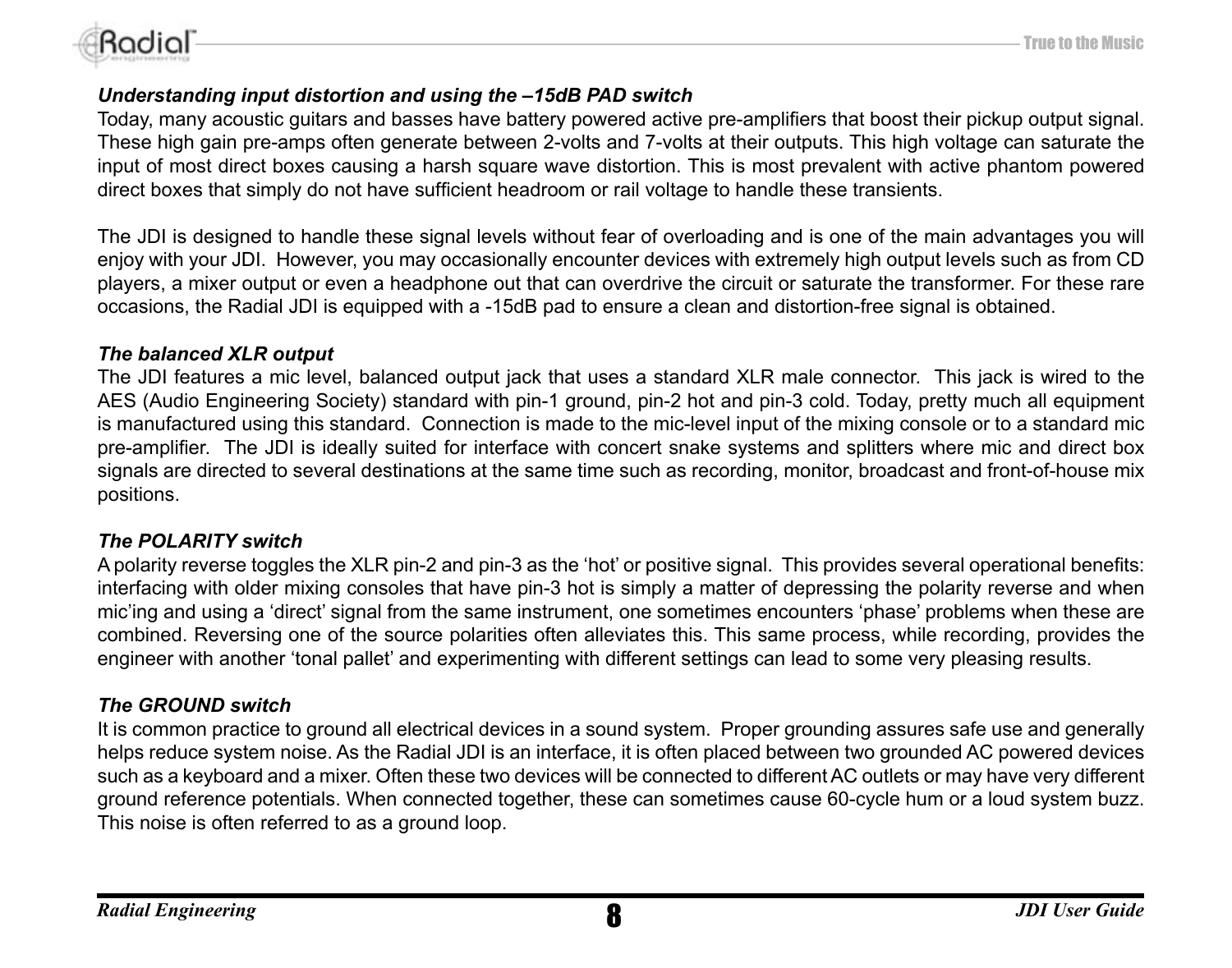

The Radial JDI features an isolation transformer that will generally eliminate most of this type of noise. But in severe cases, lifting the ground on pin-1 at the XLR by depressing the GROUND switch can help. When lifted, this assumes the ground will be derived by connection of the THRU, through the cable shield, to grounded equipment such as an amp.

Note that when you are 'going direct' by connecting a bass or acoustic guitar to the Radial JDI *without* using the thru-put, the ground switch should be set in the out position so that the JDI is grounded at the mixing console. If you are using the thru-put to your personal amp, then your amp and the mixer will have ground paths and lifting the ground would then be considered.

### *Parallel speaker connection and the SPEAKER switch*

**IMPORTANT: THE JDI IS NOT A LOAD BOX!** *You must ensure that the amplifier is connected to it's speaker load first as the JDI is not designed to handle the load on its own.*

There are occasions when you may wish to 'tap' the 'wet' signal off the output side of an amplifier as opposed to taking the 'dry' signal directly from the instrument. Examples would be capturing the EQ and compression settings from a bass amplifier, recording the distorted sound of a guitar amplifier, or maybe combining the sound of a mic'd amplifier with a direct feed off the speaker.

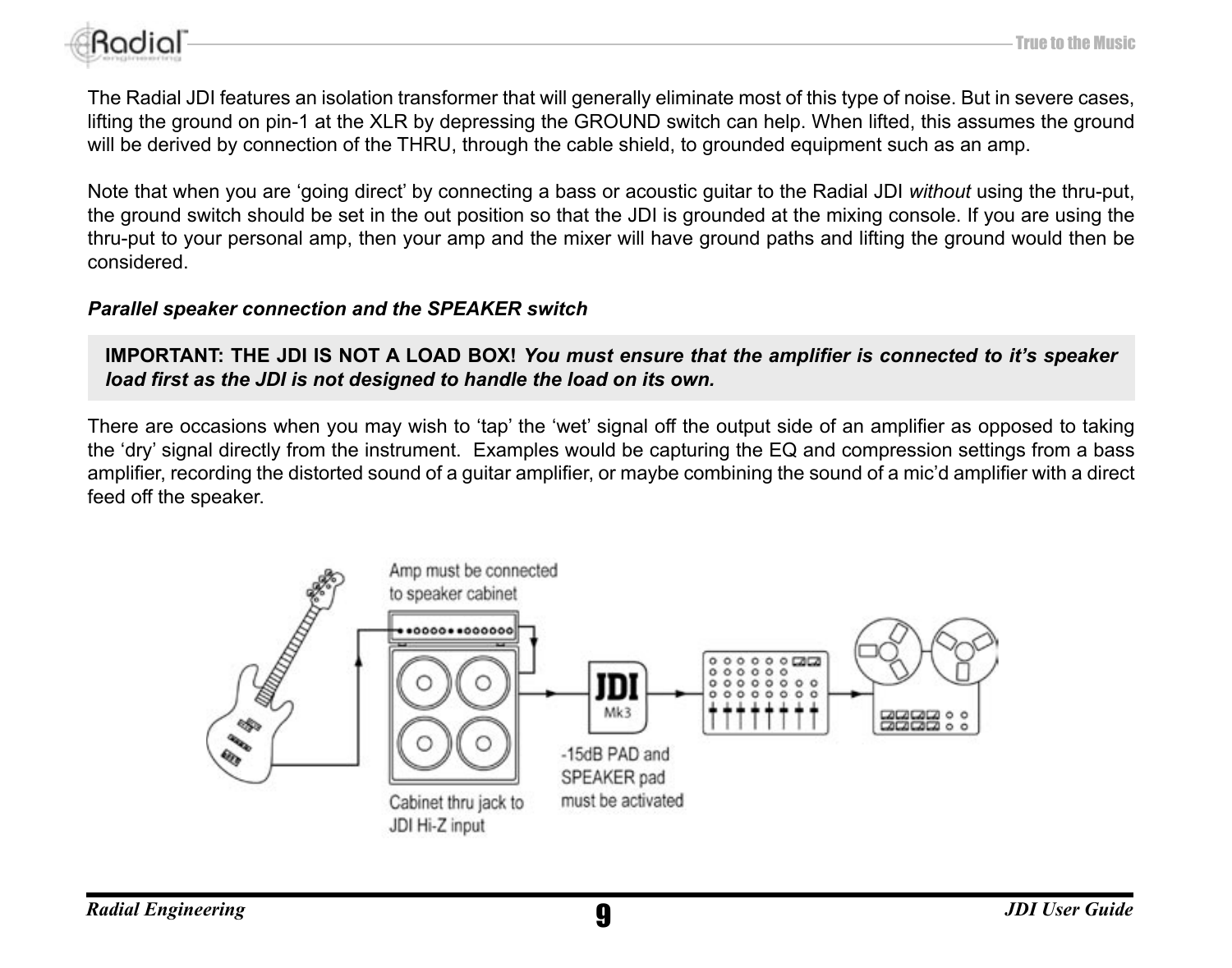

The JDI's parallel speaker connection feature lets you do this by connecting the JDI directly to the speaker cabinet. It is important to note that the JDI is NOT a load box; *you must* have a load such as a speaker connected to the amplifier, as *connecting the JDI directly without a load could cause severe damage to the equipment*.

Connect your amp as usual, then connect a  $\frac{1}{4}$ " to  $\frac{1}{4}$ " cable from the second (parallel) speaker cabinet jack to the JDI. Because of the high impedance and low draw from the JDI, the amp will only see the speaker cabinet so you do not have to change the amplifier's impedance setting. Depressing BOTH the -15dB PAD switch and the SPEAKER switch inserts a special circuit that will protect the JDI from overload and allow the parallel speaker connection to be made safely. Depressing the SPEAKER switch also introduces a band-pass filter circuit that rolls off the highs and lows in order to better emulate the performance of a typical 12" speaker.

#### *Mechanical attributes*

All Radial products display the results of our relentless pursuit of durability. Look inside a JDI and you will note that it is literally two boxes in one. An internal heavy-duty welded steel chassis which houses the circuitry and connectors and an external 'book-end' design steel shell designed to protect the switches and jacks from overzealous roadies and other rigors of touring. Both boxes are made from 14 gauge steel and protected by a heavy baked epoxy finish that will look great even after years of service.

Inside, the mil-spec PC board is two-sided which means that all components are soldered twice. Further, the dual shell enclosure makes it impossible to torque the PC board ensuring years of noise free performance without failure.

The JDI is also outfitted with a full bottom no-slip pad for two important reasons: it provides plenty of 'stay-put' friction on hectic stages to keep your DI from sliding around or falling when stacked, and it also works as an electrical isolator when placed on or around guitar amps – many amp heads have handles or hardware which is sometimes connected to the amp's chassis or circuit. The isolation pad helps minimize the possibility of shock hazards, especially with older amplifiers.

### *J-Rak – 19" rack mount kit*

The J-Rak is an innovative rack shelf/chassis that lets you rack-mount up to eight Radial JDIs, J48s or the other similarly sized Radial DI, splitter or isolator products into a high-density 2-RU space. Each unit can be front or rear mounted allowing the system designer to have the XLRs on the front or rear of the rack, depending on the application.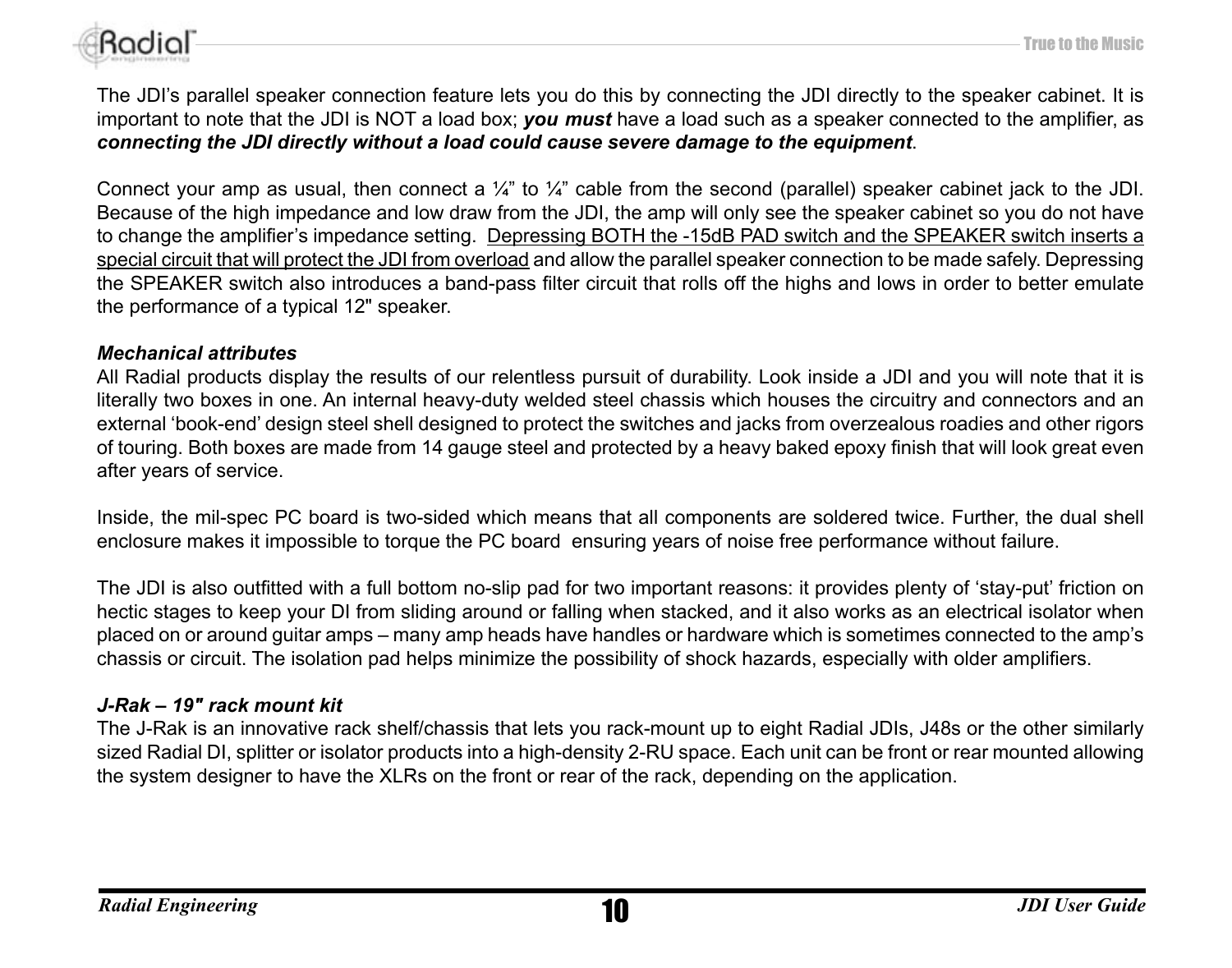

# **Part 6 – Other cool uses for your JDI**

### *Use the Radial JDI to re-amplify your signal!*

Today, a popular studio effect is to record a signal such as guitar, voice or keyboard on a track and then run the pre-recorded track back through a guitar amplifier or effect pedal. This effect is known as reamping or re-amplifying and was started by Les Paul in the 1950's and was widely used on recordings by the Beatles in the 60's, and by Steely Dan in the 1970's.

The Radial JDI can be used 'backwards' to convert a low-impedance mic level signal back to a high-impedance guitar signal. Simply connect the output from the recorder to a mixer and the mixer's output to the JDI's XLR output using a female-tofemale XLR turn-around adaptor. Keep your level down to ensure the signal will not overload the JDI's transformer. Connect the 'input' of the JDI to the input of the guitar amplifier and you are set to go!



### *Use the Radial JDI for long cable runs*

High impedance, coax cables are susceptible to noise if they exceed 25 feet. Balanced lines on the other hand, split the signal into two low impedance signals and use phase cancellation to reduce noise. Connecting your guitar to one JDI to send the signal and then using another Radial JDI 'backwards' to convert the signal back to high impedance (as depicted below) is very effective. This is a good trick to use when recording the sound from your amplifier at some distance while you play in the control room and listen through studio monitors or headphones.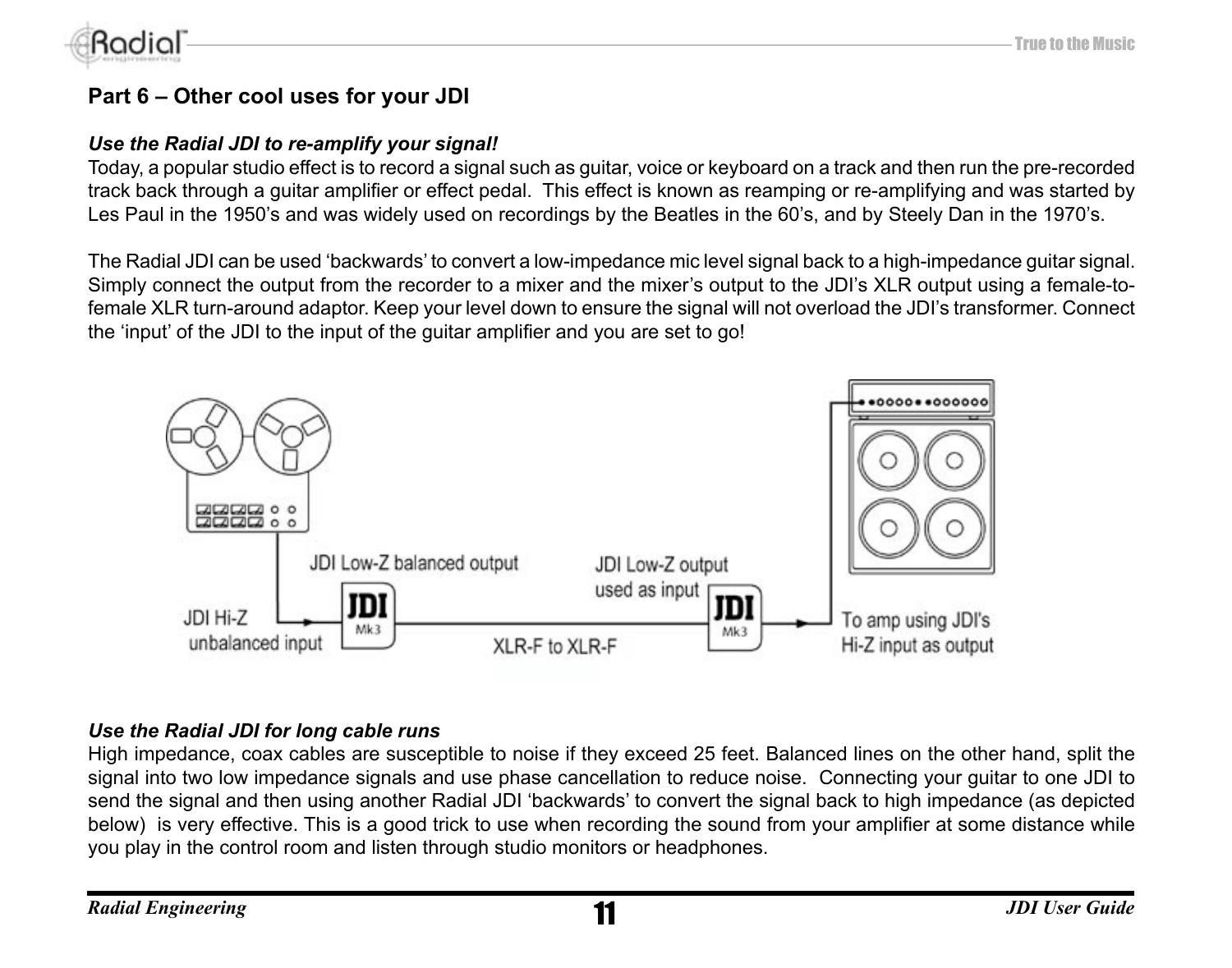

# *Part 7 - FAQ's or Frequently Asked Questions*

#### *Q: What is the difference between active & passive?*

A: Active DI's have a built-in pre-amp that requires battery or 48V phantom power to run, while passive DI's use a transformer to convert the signal and do not require any power supply. Both 'transform' or convert the instrument's high-impedance output to a low impedance balanced microphone level. This allows long cable runs without adding unwanted noise. Passive boxes have the advantage of providing isolation, which can reduce ground hum and noise in systems.

#### *Q: Which is better – active or passive?*

A: Both have their place just like dynamic and condenser microphones. Passive DIs are often easier to use because they do not require power while active DI's tend to have more reach. As a rule, passive direct boxes are preferred for electrically powered devices such as keyboards and electronic drums.

#### *Q: Why do people use passive direct boxes?*

Passive direct boxes are often chosen as they are 'plug & play' easy to use. When equipped with a high quality transformer, they can handle exceptionally high signal levels without harmonic distortion and a good one like the JDI will process the signal without introducing artifacts such as phase distortion. Best of all, passive DI's eliminate ground loops!

#### *Q: Why do people use active direct boxes?*

A: There are two reasons that active DI boxes like the Radial J48 have become popular. To get good sound with a passive direct box, you need to use a high quality transformer like a Jensen, which can be quite expensive. This cost dissuades many manufacturers from building passive DI's; a basic *active* direct box can be made much more cheaply. The other reason is that back in the 1970's and 1980's when DIs first showed up, most instruments used passive pickups and these generally had very low output levels. Passive DI's with inefficient transformers would 'load' down the pickup and cause the sound to change. Active (buffered or amplified) direct boxes could be made with a high input impedance that would not load down the pickups, which solved the loading issue.

### *Q: Can you explain loading?*

A: Years ago, most bass guitars used low output pickups such as those found on Fender basses, while acoustic guitars used piezos. Musicians found that connecting the instrument to a direct box, then the DI to their amplifier and also to a mixer caused the sound to change. Splitting the signal to the instrument amplifier and the mixer added a second load. This of course would reduce the level going to the instrument amplifier, thinning and colouring the sound.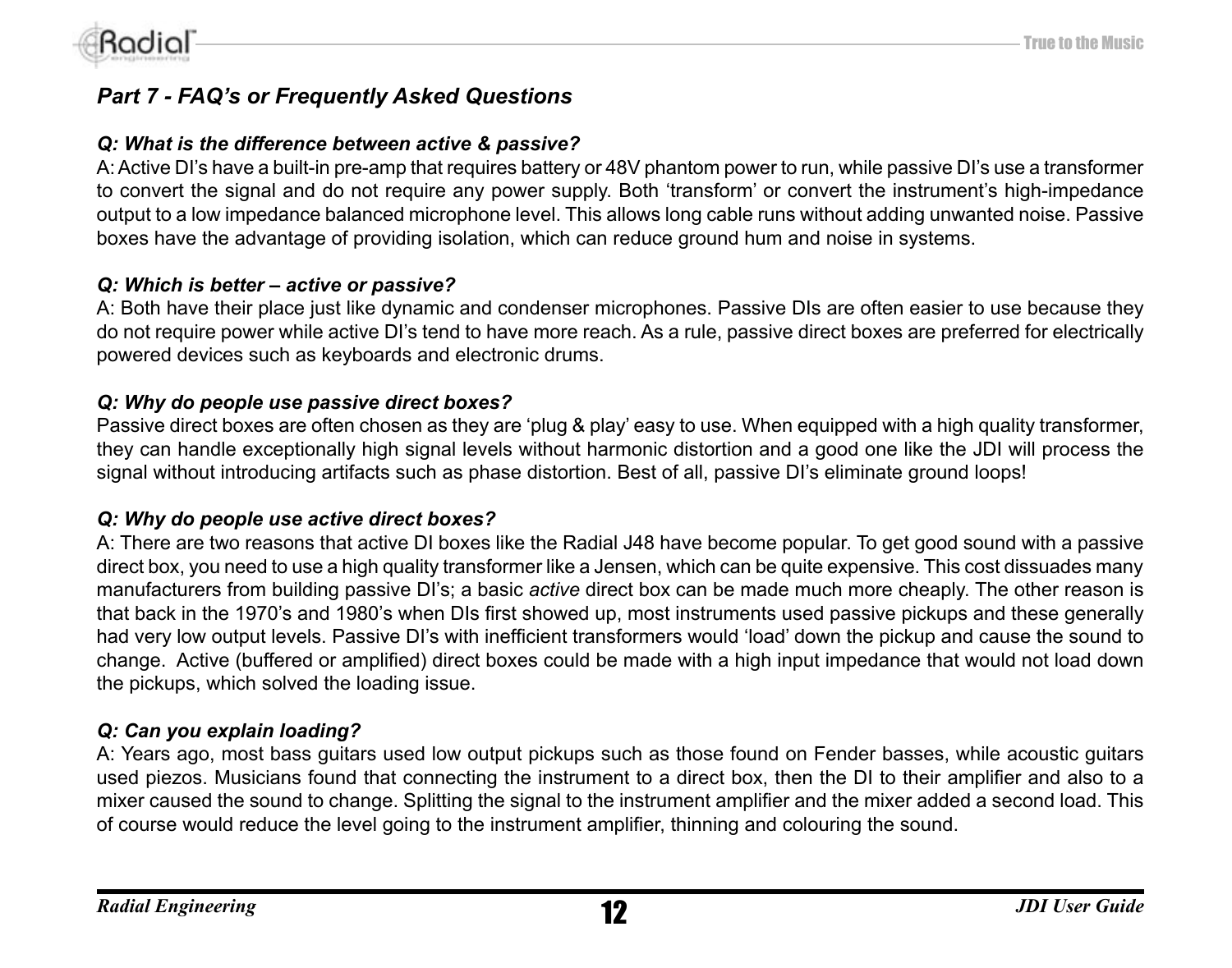

### *Q: Why is loading no longer a concern?*

A: Back in the 1970's, acoustic guitars did not have the sophisticated pickups and built-in pre-amps that are standard now. Today, most electric basses incorporate high-output pickups or have active electronics built in. Acoustic guitar pre-amps and keyboards can have equally high output levels. These high output levels are so powerful that loading is no longer the concern. The 'fix' has in fact caused a new problem – input distortion or saturation.

# *Q: But I have heard that active DI's are better?*

A: Active DI's can be good but they can have several disadvantages – active direct boxes require power. As such, they must either run off batteries or 48V phantom power from the console. When power is low, they distort. This means that for the direct box to work well, you must have fresh batteries. Furthermore, today's high output instruments often overload the direct box 'input' as it is unable to handle the dynamic range. This causes harsh square wave distortion that makes acoustic guitars sound 'edgy' and bass and keys sound thin. Finally, most active direct boxes do not provide electrical isolation. Transformers do this naturally and in doing so, eliminate hum and buzz caused by ground loops.

# *Q: What is phantom power and will it harm my JDI?*

A: Phantom power is a DC supply that comes from the mixing console that was originally designed to provide power to condenser microphones. It is typically 48 volts and about 5mA. When phantom is on, it will not harm the JDI.

# *Q: What is phase distortion?*

A: Keeping your signal in phase is akin to making sure that when you play guitar, the sound coming from the low E-string plays at the same time as the G-string as they come out of your amp. You may take this for granted but the fact is, phase distortion can cause an instrument to get lost in the mix and make a bass sound muddy. Phase distortion can occur at all frequencies but is most noticeable in the bass or low frequencies. Try facing your stereo speakers close together and reverse the wires on one cabinet so that it is wired 'out of phase' and you will immediately become an 'in-phase disciple'. When we tested several popular direct boxes for phase deviation, we found that most were fine at 1000Hz. What surprised us is how poorly the other DI's performed at 20Hz. One popular direct box was 40º out of phase, while another was 20º out! The Radial JDI tested at less than 4º. We spend thousands of dollars on PA systems to ensure they are time aligned (in phase) while bad direct boxes vandalize the sound even before it gets to the mix position!

# *Q: What is the difference between phase and polarity?*

A: This is often confused. Reversing the polarity means switching the (+) wire with the (-) wire in an electrical connection. Reversing the *phase* has to do with the time domain. When a frequency is delayed by 180º and played with the original, the out of phase signals cancel each other out. Reversing the polarity of one of two speakers has the same audible effect.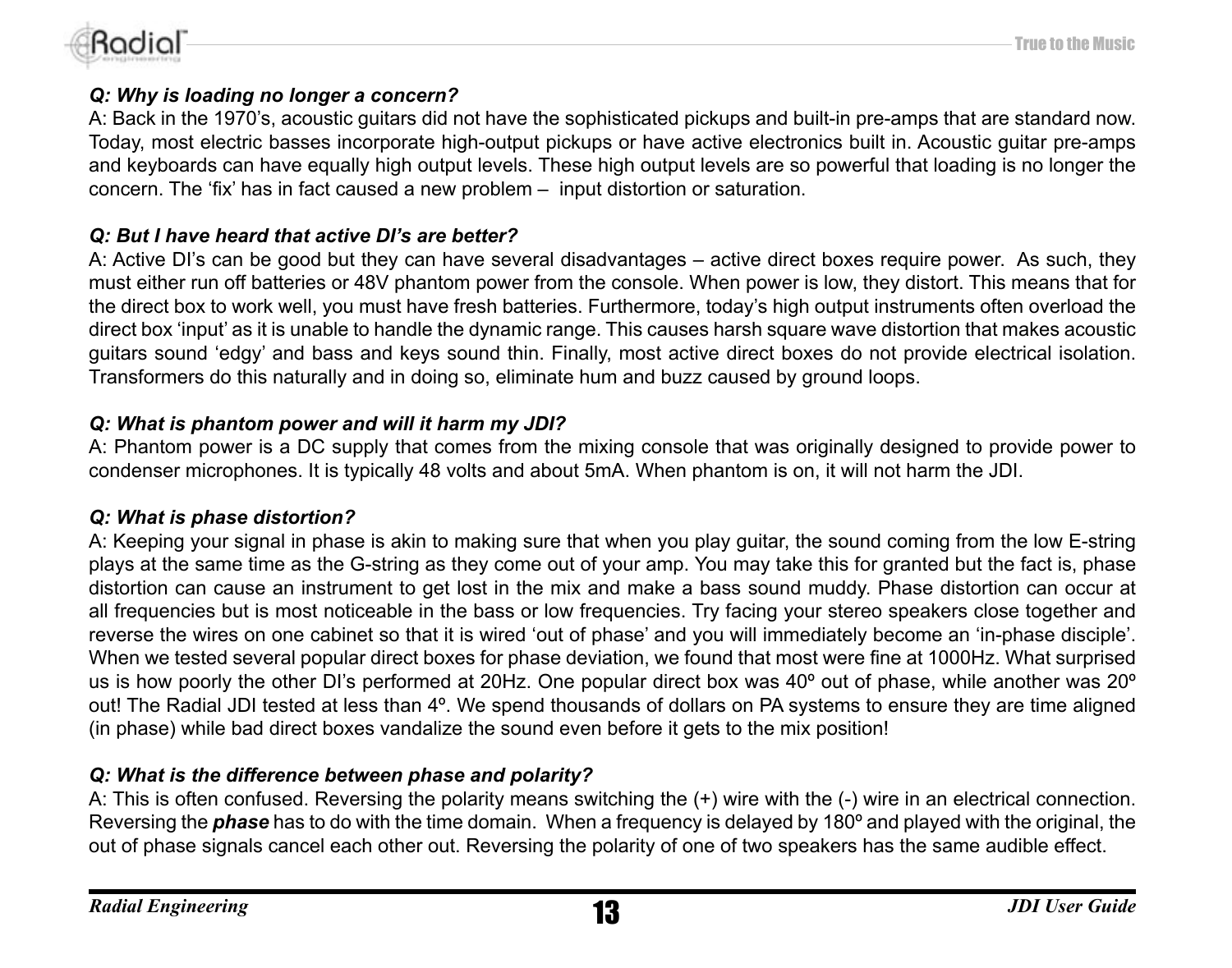

### *Q: Is a flat frequency response better than a colored response?*

A: This is a good question. When buying a large condenser microphone, you are most often not getting a flat response mic, but a mic colored or flavored to add to your sound palette. Most studios boast a selection of mics and the sign of a good engineer is one that knows 'which mic to use on what' in order to get a particular tone.

With direct boxes, this is usually not the case. If the sound of the guitar is not right, one will usually change the guitar, not the direct box, therefore we believe the role of the direct box is to transport the original signal as faithfully as possible from the instrument to the destination and allow the engineer and producer to make the artistic choices. Here's more food for thought… should the direct box change the tone of the instrument? If it makes your Strat sound fat, will it make your Les Paul muddy? We think a properly designed DI should be faithful to the source. The Radial JDI direct box gives the engineer and producer a natural and uncolored sound to work with.

### *Q: What about tube direct boxes?*

A: Tube direct boxes are cool and there is a definite place for them in the recording world. Tube DI's introduce personality to the sound and should be viewed in the same way as one views a tube microphone.

### *Q: If my JDI ever fails, what do I do?*

A: In the past 10 years the JDI has been so reliable that it is a rare occurrence when we need to repair one. If however something goes bad, a switch for example, simply call Radial and we will issue a return authorization number for you to send it back to us for repair. We do suggest that before you do so, visit the dealer where you bought it and have them check it out before sending it away. Often times, it turns out that bad cables are the actual problem.

### *Q: What is the warranty on the JDI?*

A: The Radial JDI carries a 3-year warranty while the Jensen<sup>®</sup> transformer inside carries a 20-year warranty. Repairing the transformer can be done either through Radial or directly with Jensen Transformers.

### *Q: Can I rack-mount the Radial JDI?*

A: Yes. This is easily done with the Radial J-Rak. The J-Rak is a 2RU shelf that holds as many as 8 Radial small format direct boxes, like the JDI or J48 which can be front or rear-mounted depending on your intended application.

### *Q: Can I rack-mount the Duplex?*

A: No. The Radial JDI Duplex is designed as a stand-alone device. If you are looking for a rackmount solution that takes up even less space than the J-Rak, the 1-RU Radial JD6 may be your solution with 6 JDI channels in 1 RU space.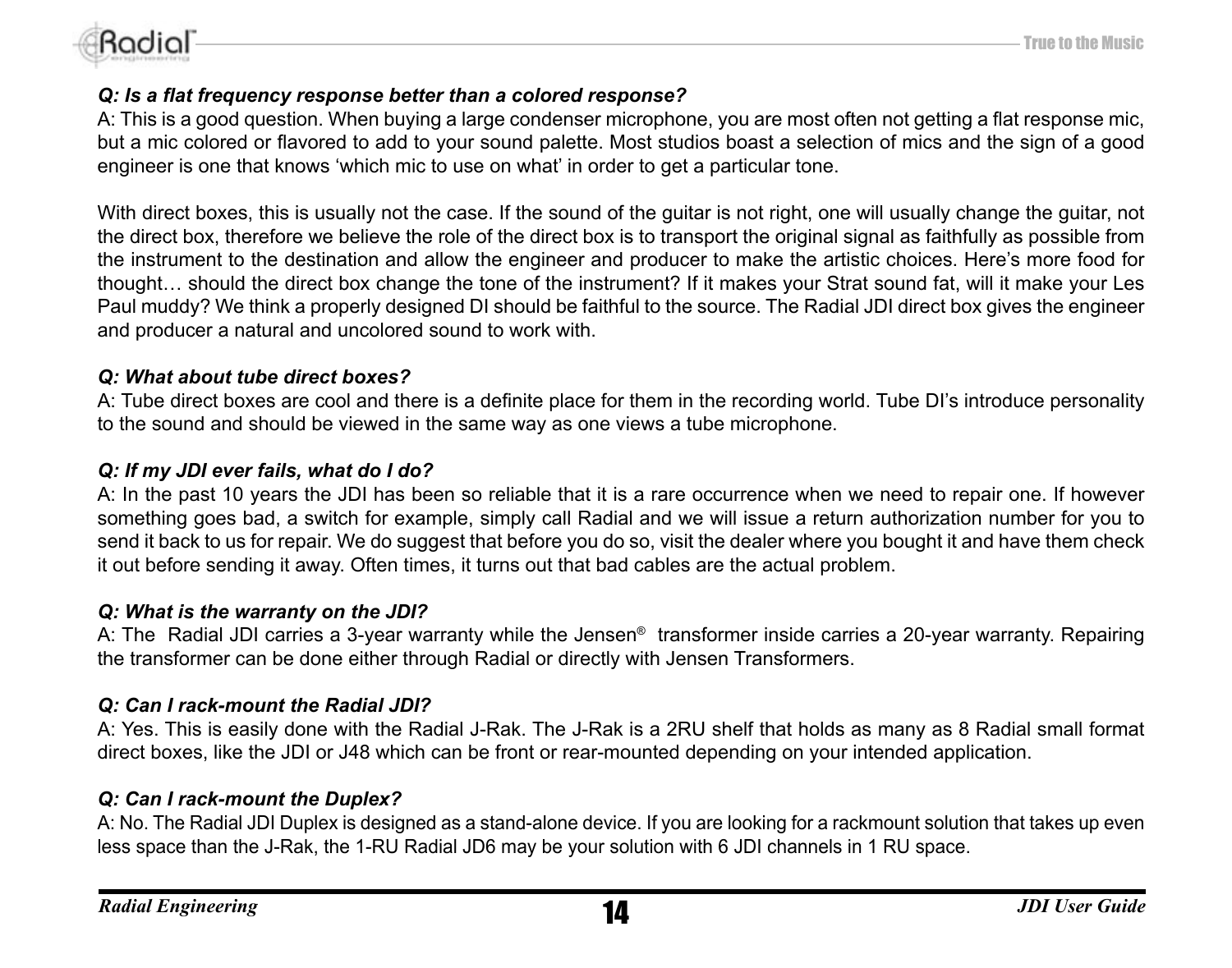

# **Part 7 – Block diagram and specifications**



| JDI Mk3 (and JDI Duplex) Specifications |                                              |  |
|-----------------------------------------|----------------------------------------------|--|
| <b>Type</b>                             | Passive Jensen Transformer equipped          |  |
| Input impedance                         | Unbalanced 140k-Ohms typical                 |  |
| Output impedance                        | Balanced 150 Ohms typical                    |  |
| Frequency response                      | 10Hz to 40kHz                                |  |
| Linear performance                      | < -0.22 dBr deviation @20kHz                 |  |
| Total harmonic distortion               | 0.05% @ 20Hz, 0.005% @ 1kHz                  |  |
| Phase distortion                        | < 4 $\degree$ at 20Hz, 0.3 $\degree$ at 1kHz |  |
| <b>CMR</b>                              | 100dB @ 60Hz                                 |  |
| Maximum input level                     | +22dBu                                       |  |
| Size                                    | 3.5" wide, 2" high, 5.5" deep                |  |
| Weight                                  | 1kg / 2.2lbs                                 |  |
| Construction                            | Welded 14-gauge steel                        |  |
| Finish                                  | Baked enamel finish                          |  |